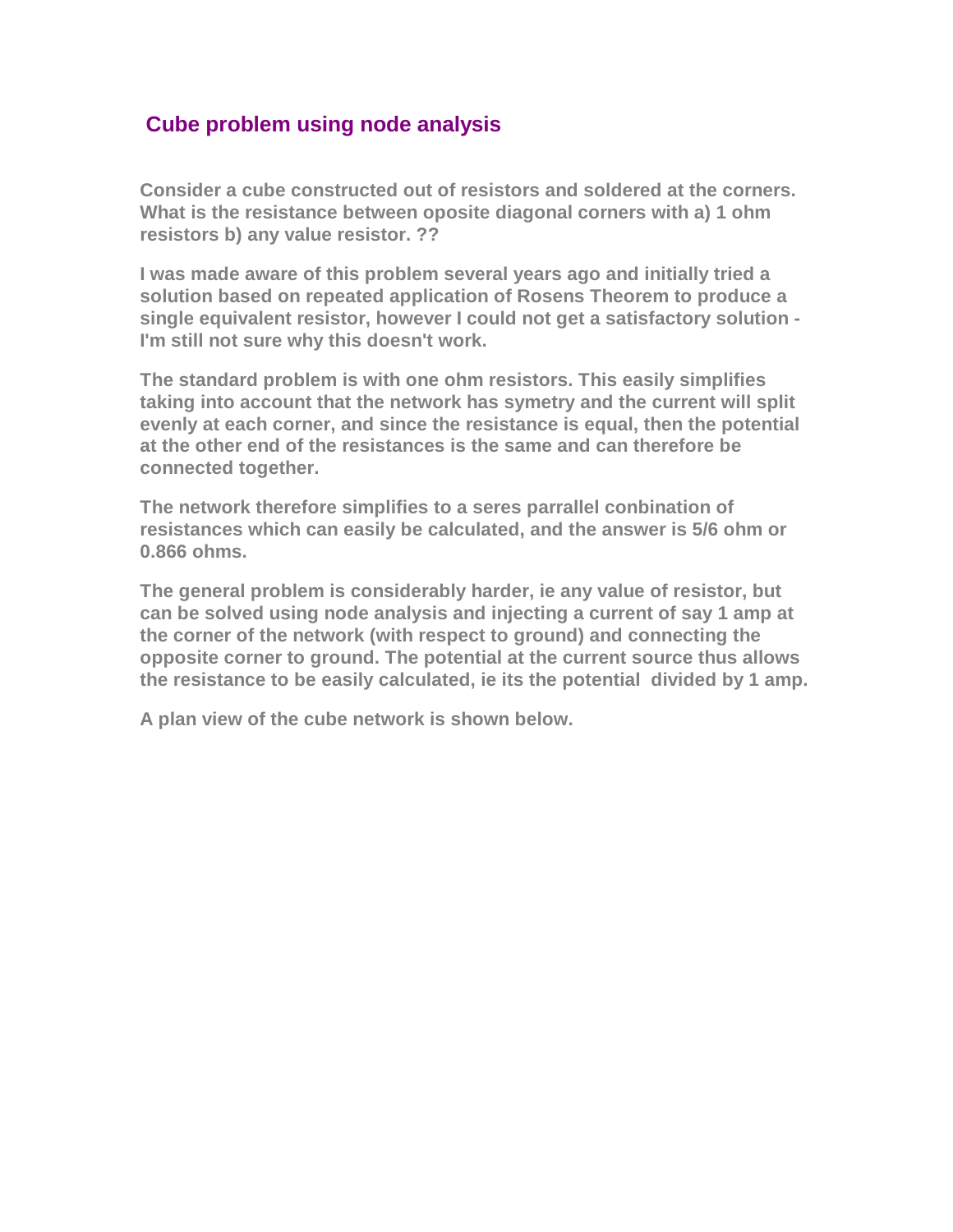

**Let the admitances of each of the 12, 1 ohm resistors be as follows** :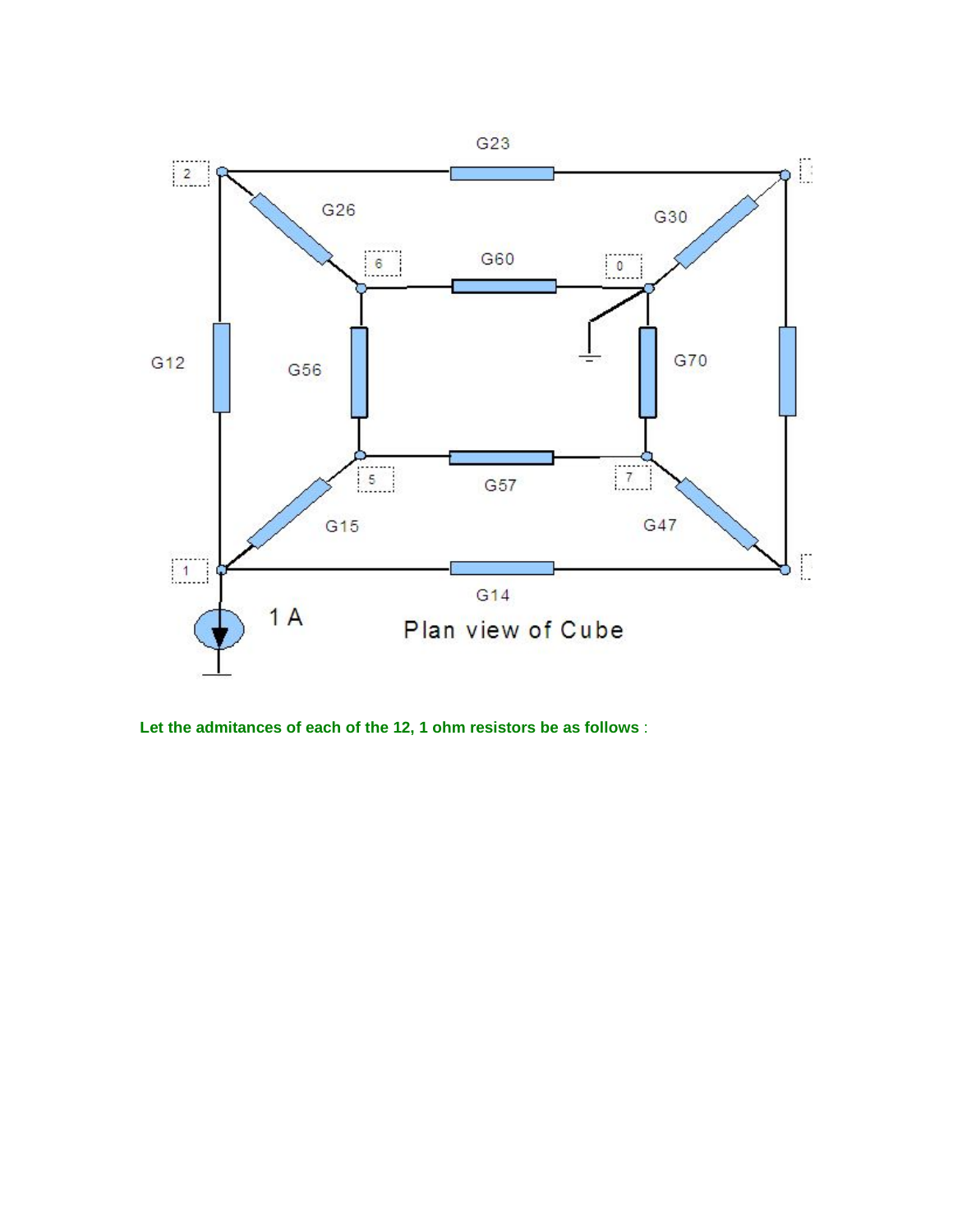G12 :=  $1G56$  :=  $1G15$  :=  $1G23$  :=  $1G60$  :=  $1G26$  :=  $1G34$  :=  $1G70$  :=  $1G30$  :=  $1G14$  :=  $1G57$  :=  $1G47$  := 1

**The admittance matrix of the network is therefore :**

| $X_l =$ | $G12+G15+G14$ | $-\text{G}12$   |                 | $-G14$        | $-\text{G15}$   |                 |                  |
|---------|---------------|-----------------|-----------------|---------------|-----------------|-----------------|------------------|
|         | $-G12$        | $G12+ G26+ G23$ | $-G23$          |               |                 | $-G26$          |                  |
|         | 0             | $-G23$          | $G23+ G30+ G34$ | $-\text{G}34$ |                 |                 |                  |
|         | $-G14$        | $\Omega$        | $-G34$          | $G14+G47+G34$ |                 |                 | $-G47$           |
|         | $-G15$        |                 |                 | $\Omega$      | $G15+ G56+ G57$ | $-G56$          | $-G57$           |
|         | 0             | $-G26$          |                 | $\Omega$      | $-\text{G}56$   | $G26+ G56+ G60$ |                  |
|         |               |                 |                 | $-\text{G}47$ | $-G57$          | $\Omega$        | $G57+ G47+ G70/$ |

**The current vector for the network is just 1 amp at node 1 flowing to ground therefore ve :**

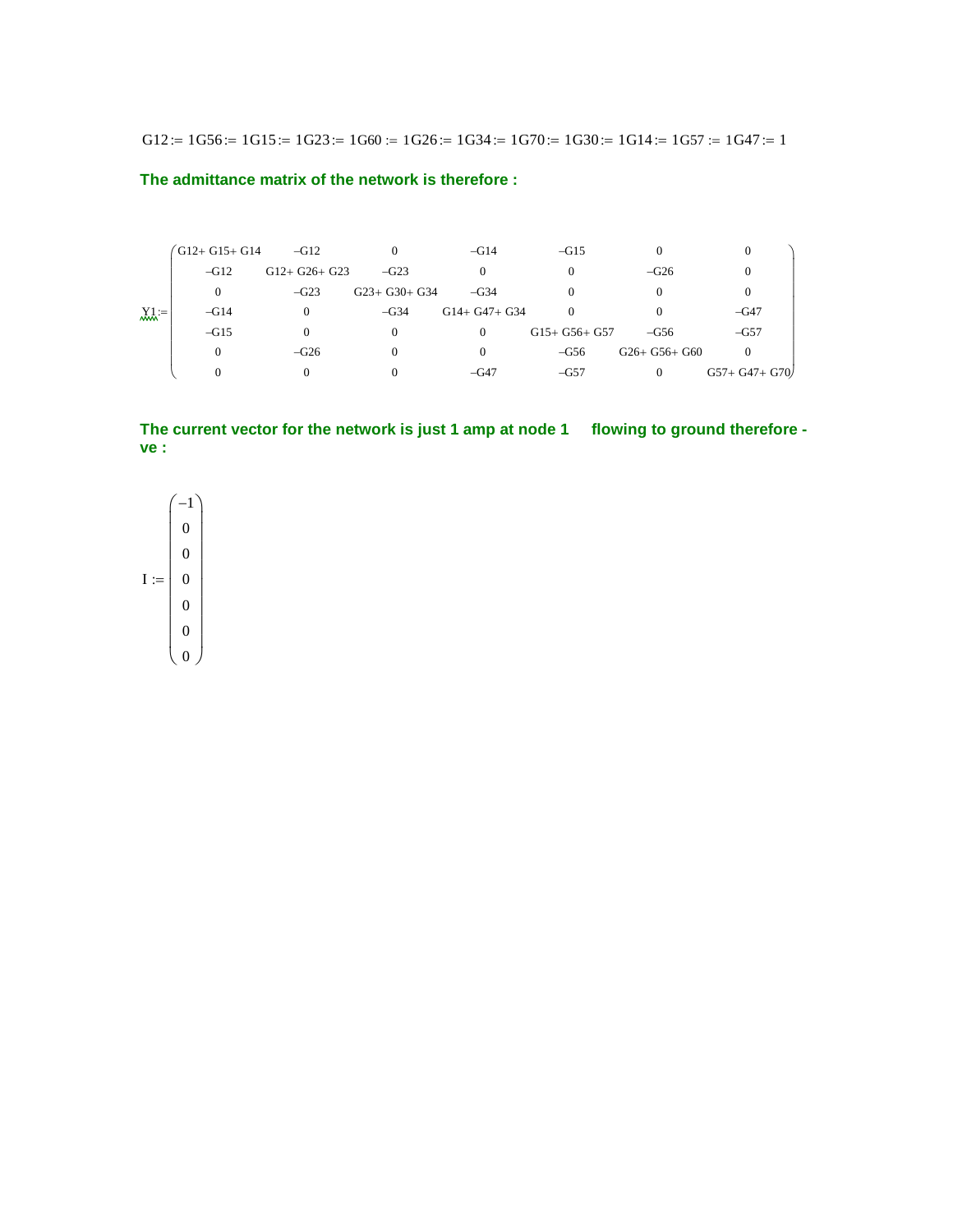**The voltages at each node can thus be calculated :**

$$
Vn := Y1^{-1} \cdot 1
$$
\n
$$
\begin{pmatrix}\n0.833 & 0.5 & 0.333 & 0.5 & 0.5 & 0.333 & 0.333 \\
0.5 & 0.75 & 0.375 & 0.375 & 0.375 & 0.375 & 0.25 \\
0.333 & 0.375 & 0.583 & 0.375 & 0.25 & 0.208 & 0.208 \\
0.5 & 0.375 & 0.375 & 0.75 & 0.375 & 0.25 & 0.375 \\
0.5 & 0.375 & 0.25 & 0.375 & 0.75 & 0.375 & 0.375 \\
0.333 & 0.375 & 0.208 & 0.25 & 0.375 & 0.583 & 0.208 \\
0.333 & 0.25 & 0.208 & 0.375 & 0.375 & 0.208 & 0.583\n\end{pmatrix}
$$

**The resistance is therefore the voltage at node 1 divided by 1 amp:**

$$
RD := \frac{Vn_0}{I_0}
$$

**and for equal 1 ohm resistor we get ....**

$$
RD = 0.833
$$

\*\*\*\*\*\*\*\*\*\*\*\*\*\*\*\*\*\*\*\*\*\*\*\*\*\*\*\*\*\*\*\*\*\*\*\*\*\*\*\*\*\*\*\*\*\*\*\*\*\*\*\*\*\*\*\*\*\*\*\*\*\*\*\*\*\*\*\*\*\*\*\*\*\*\*\*\*\*\*\*\*\*\*\*\*\*\*\*\*\*\*\*\*\* \*\*\*\*\*\*\*\*\*\*\*\*\*\*\*\*\*\*\*\*\*\*\*\*\*\*\*\*\*\*\*\*\*\*\*\*\*\*\*\*\*\*\*\*

**What about if we let the resitors be 1 through 12 ohms, what now ?**

$$
\mathcal{Q}12 := \frac{1}{1}
$$

$$
\mathcal{Q}23 := \frac{1}{2}
$$

$$
\mathcal{Q}34 := \frac{1}{3}
$$

$$
\mathcal{Q}26 := \frac{1}{10}
$$

$$
\mathcal{Q}14 := \frac{1}{4}
$$

$$
\mathcal{Q}56 := \frac{1}{5}
$$

$$
\mathcal{Q}60 := \frac{1}{6}
$$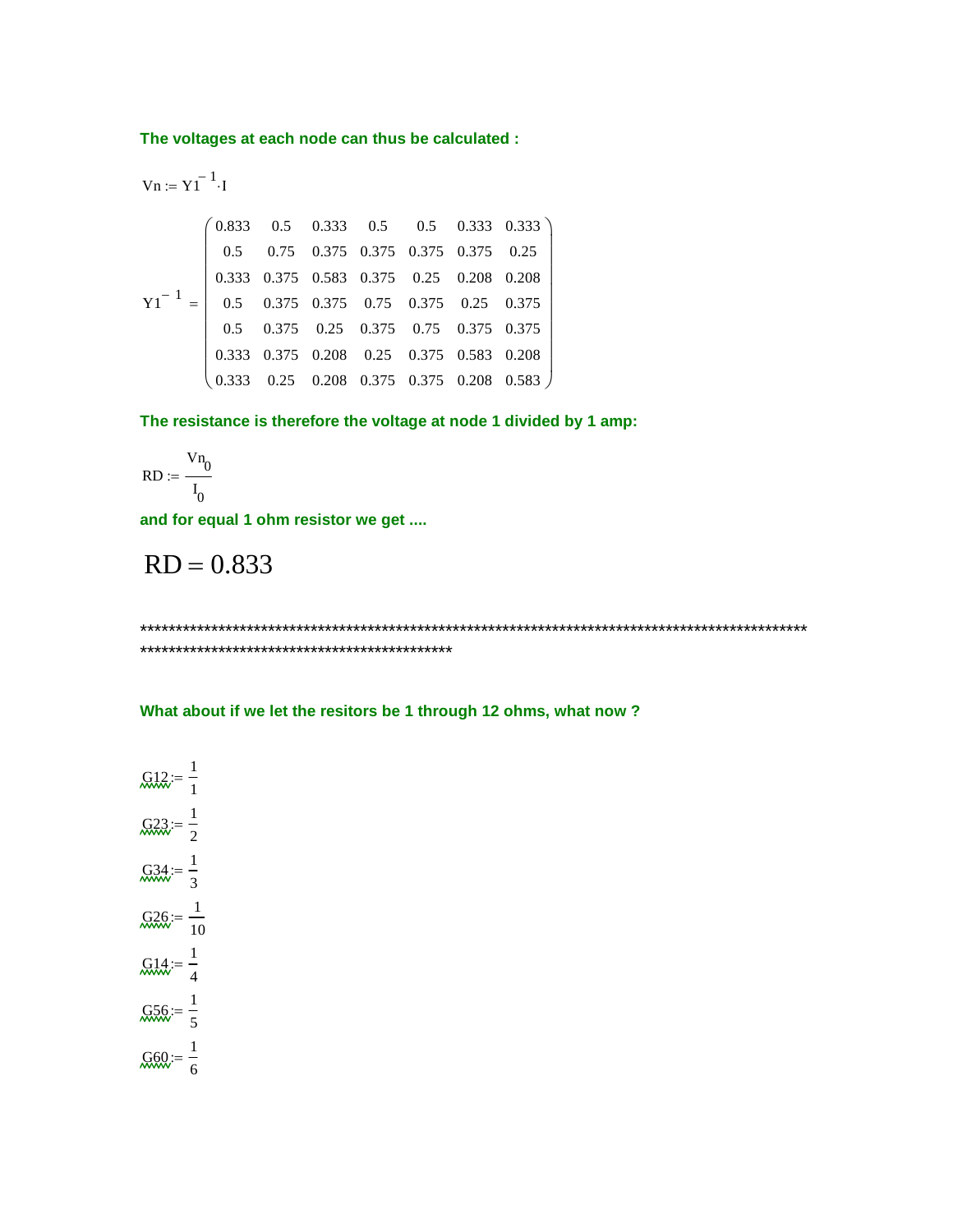| $\cancel{G30}_{\dots} = \frac{1}{11}$ |               |
|---------------------------------------|---------------|
| $\text{G70} = \frac{1}{7}$            |               |
| $\frac{1}{8}$                         |               |
| $\text{Q15} = \frac{1}{9}$            |               |
| $G47 = -$                             | $\frac{1}{2}$ |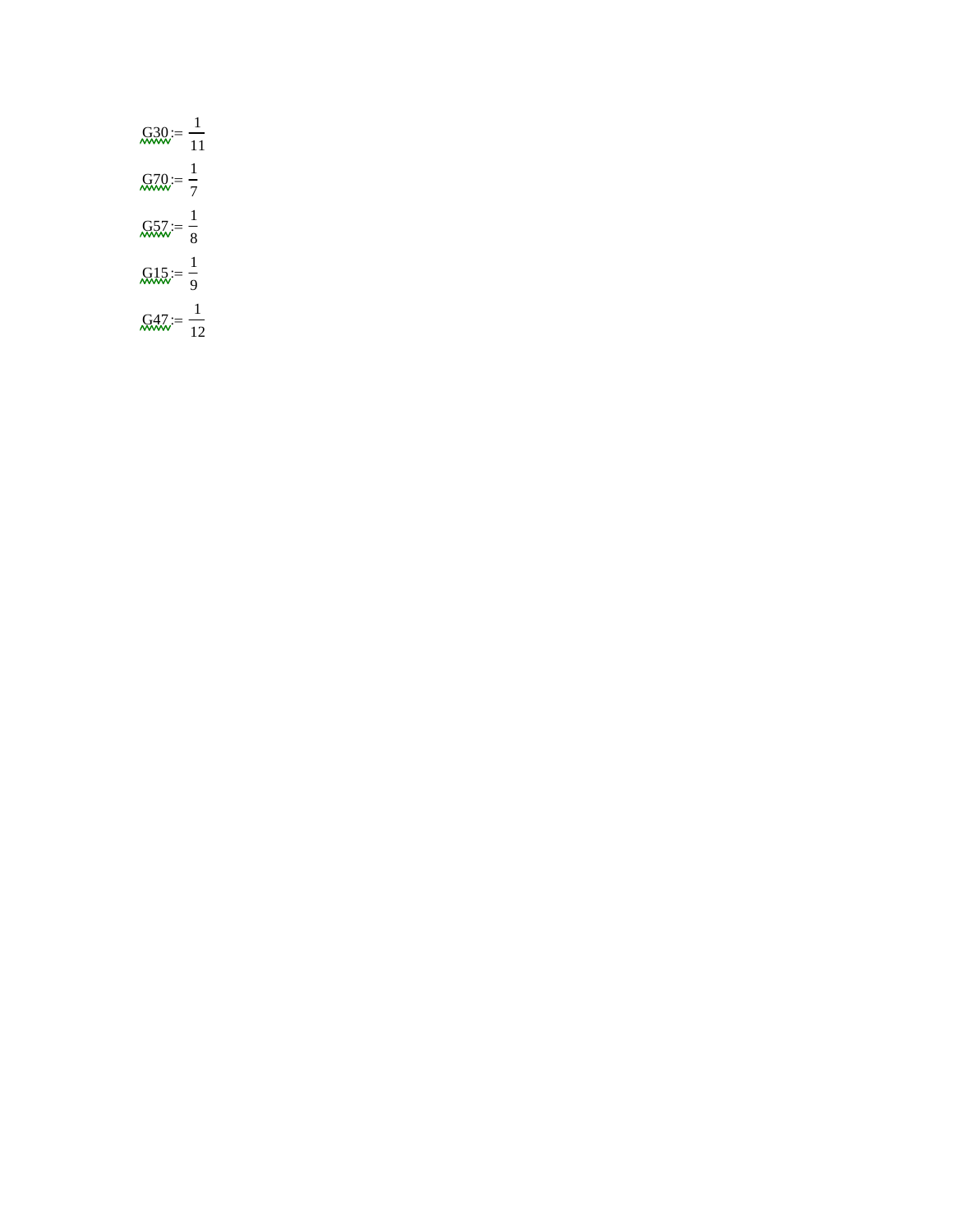#### **The admittance matrix of the network is as before :**

|        | $G12+G15+G14$ | $-G12$        |                 | $-G14$            | $-G15$          | $\Omega$        | $\theta$          |
|--------|---------------|---------------|-----------------|-------------------|-----------------|-----------------|-------------------|
|        | $-G12$        | $G12+G26+G23$ | $-G23$          | 0                 |                 | $-G26$          |                   |
| $Y2 =$ | $\Omega$      | $-G23$        | $G23+ G30+ G34$ | $-G34$            |                 |                 |                   |
|        | $-G14$        |               | $-G34$          | $G14 + G47 + G34$ | $\Omega$        |                 | $-G47$            |
|        | $-G15$        |               | $\Omega$        | $\Omega$          | $G15+ G56+ G57$ | $-G56$          | $-G57$            |
|        | $\Omega$      | $-G26$        |                 | 0                 | $-G56$          | $G26+ G56+ G60$ | $\Omega$          |
|        | $\Omega$      |               |                 | $-G47$            | $-G57$          | $\overline{0}$  | $G57 + G47 + G70$ |

## **The voltages at each node can thus be calculated :**

$$
y_n = Y2^{-1} \cdot I
$$

$$
Y2^{-1} = \begin{pmatrix} 5.01 & 4.485 & 3.895 & 4.074 & 2.843 & 2.179 & 1.979 \\ 4.485 & 4.823 & 4.027 & 3.931 & 2.686 & 2.185 & 1.889 \\ 3.895 & 4.027 & 4.72 & 4.046 & 2.371 & 1.879 & 1.804 \\ 4.074 & 3.931 & 4.046 & 5.322 & 2.546 & 1.934 & 2.169 \\ 2.843 & 2.686 & 2.371 & 2.546 & 4.925 & 2.686 & 2.357 \\ 2.179 & 2.185 & 1.879 & 1.934 & 2.686 & 3.762 & 1.415 \\ 1.979 & 1.889 & 1.804 & 2.169 & 2.357 & 1.415 & 4.201 \end{pmatrix}
$$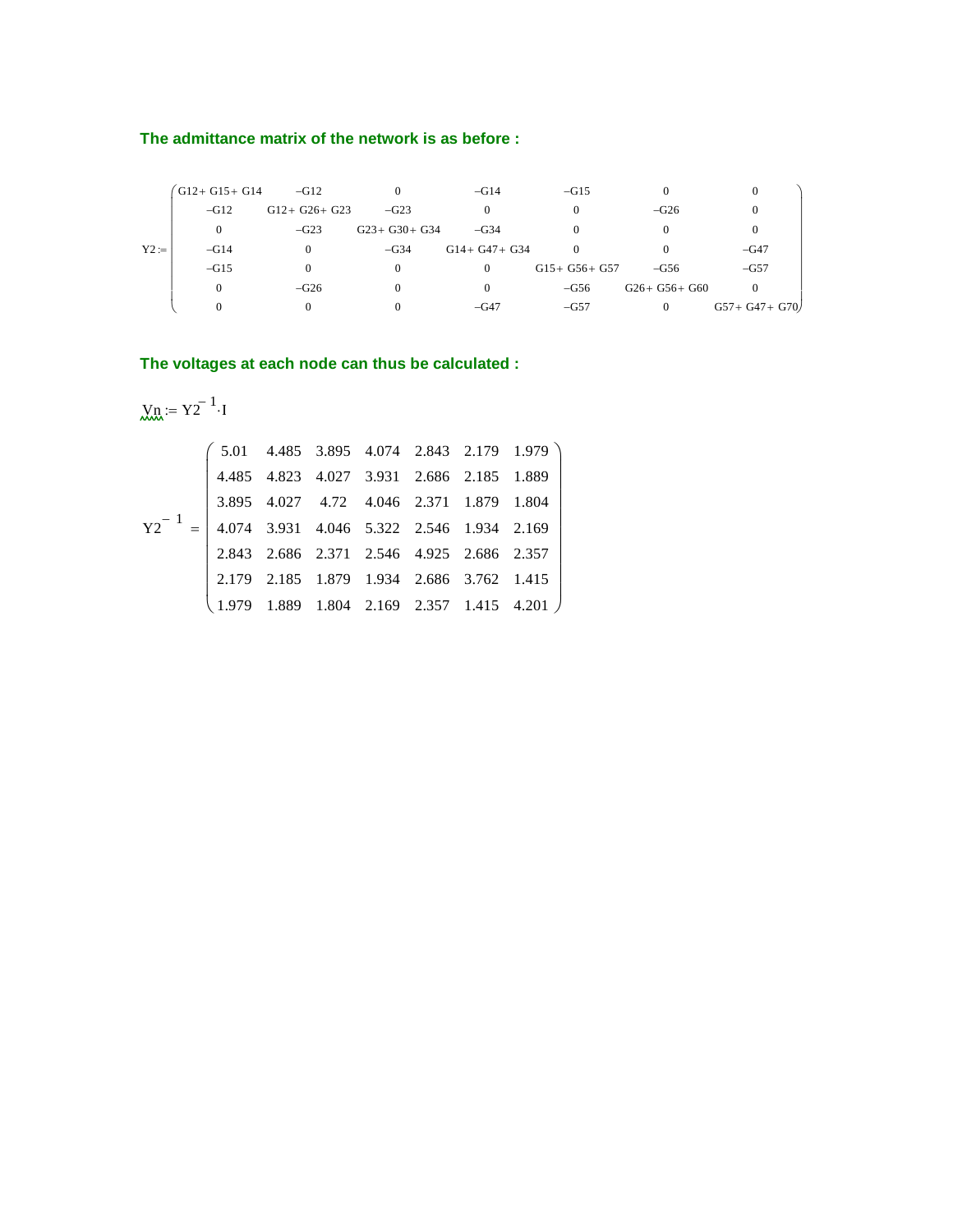$$
\text{RQ} := \frac{Vn_0}{I_0}
$$

**The resistance is therefore the voltage at node 1 divided by 1 amp: and for resistors 1 through 12 ohm resistor we get ....**

# $RD = 5.01$

**What about if we let the resitors be 1 through 12 ohms but in a different order, what now ?**

 $G12 = \frac{1}{2}$ 1 ;=  $G23 = \frac{1}{2}$ 2 ;=  $G34 = \frac{1}{2}$ 3 ;=  $G26 = \frac{1}{2}$ 4 ;=  $\text{G14} = \frac{1}{2}$ 5 ;=  $G56 = \frac{1}{2}$ 6 ;=  $G60 = \frac{1}{2}$ 7 ;=  $G30 = \frac{1}{2}$ 8 ;=  $G70 = \frac{1}{2}$ 9 ;=  $G57 := \frac{1}{10}$ 10 ;=  $G15 = \frac{1}{1}$ 11 ;=  $G47 := -1$ 12 ;=

**The admittance matrix of the network as before :**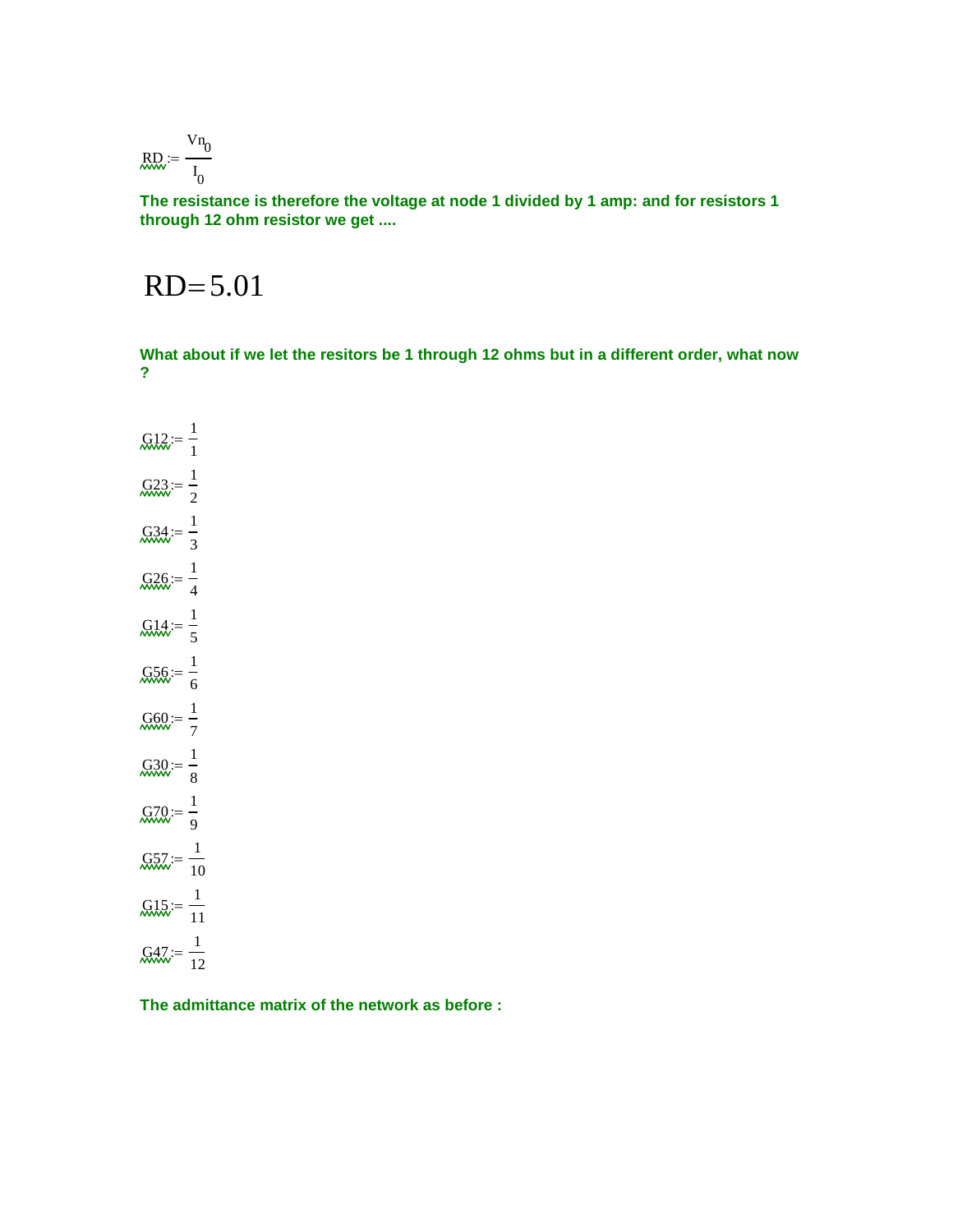|         | $\text{G12} + \text{G15} + \text{G14}$ | $-G12$            |                   | $-G14$            | $-G15$            |                   |                   |
|---------|----------------------------------------|-------------------|-------------------|-------------------|-------------------|-------------------|-------------------|
| $Y3 :=$ | $-G12$                                 | $G12 + G26 + G23$ | $-G23$            |                   |                   | $-G26$            |                   |
|         | $\Omega$                               | $-G23$            | $G23 + G30 + G34$ | $-G34$            |                   |                   |                   |
|         | $-G14$                                 |                   | $-G34$            | $G14 + G47 + G34$ |                   |                   | $-G47$            |
|         | $-G15$                                 |                   |                   | 0                 | $G15 + G56 + G57$ | $-G56$            | $-G57$            |
|         | $\Omega$                               | $-G26$            |                   |                   | $-G56$            | $G26 + G56 + G60$ |                   |
|         |                                        |                   |                   | $-G47$            | $-G57$            |                   | $G57 + G47 + G70$ |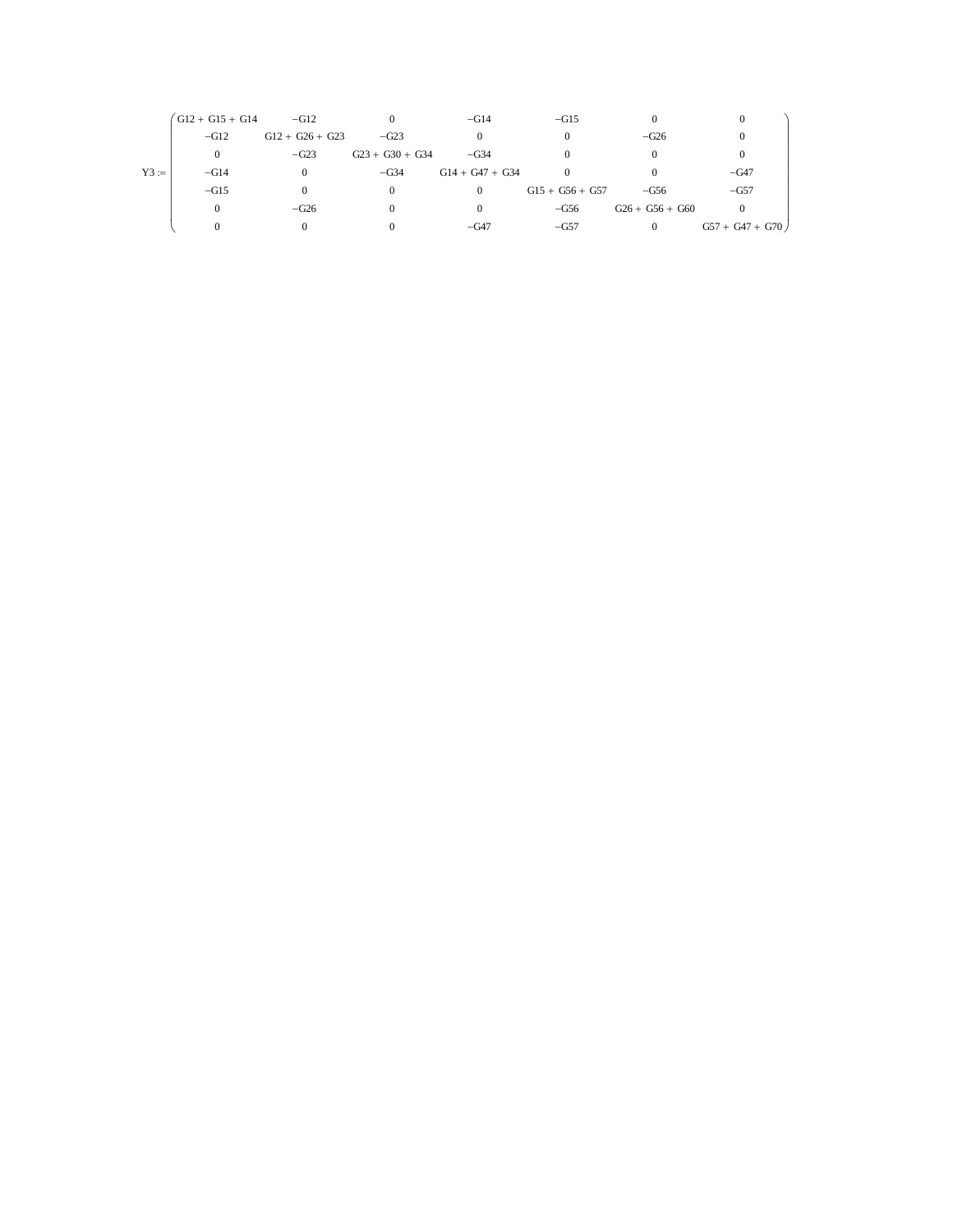**The voltages at each node can thus be calculated :**

| $X_{R} := Y3^{-1} \cdot 1$                                                                                                                                                                                                                                                                                                                                                                                                                        |
|---------------------------------------------------------------------------------------------------------------------------------------------------------------------------------------------------------------------------------------------------------------------------------------------------------------------------------------------------------------------------------------------------------------------------------------------------|
| $\begin{pmatrix}\n 4.541 & 3.897 & 3.25 & 3.498 & 2.928 & 2.613 & 1.984 \\  3.897 & 4.121 & 3.297 & 3.299 & 2.754 & 2.661 & 1.869 \\  3.25 & 3.297 & 3.957 & 3.431 & 2.329 & 2.167 & 1.762 \\  3.498 & 3.299 & 3.431 & 4.916 & 2.565 & 2.238 & 2.263 \\  2.928 & 2.754 & 2.329 & 2.565 & 5.635 & 2.909 & 2.64 \\  2.613 & 2.661 & 2.167 & 2.238 & 2.909 & 3.843 & 1.621 \\  1.984 & 1.869 & 1.762 & 2.263 & 2.64 & 1.621 & 4.933\n \end{pmatrix}$ |

**The resistance is therefore the voltage at node 1 divided by 1 amp:**

$$
\text{RQ} := \frac{Vn_0}{I_0}
$$

 $RD = 4.541$ 

**Of course to invert a 7 x 7 matrix is extremely long and laborious by hand - a perfect application for software. The work was done by MathCad in this article - one of my favourite tools.**

**The node analysis method shows how the problem can be tackled and is taught on all undergraduate courses in Electrical Engineering. Node analysis forms the basis of most computer simulation packages, pspice etc. So thats how it is done!**

**The admittance matraces are shown below.**